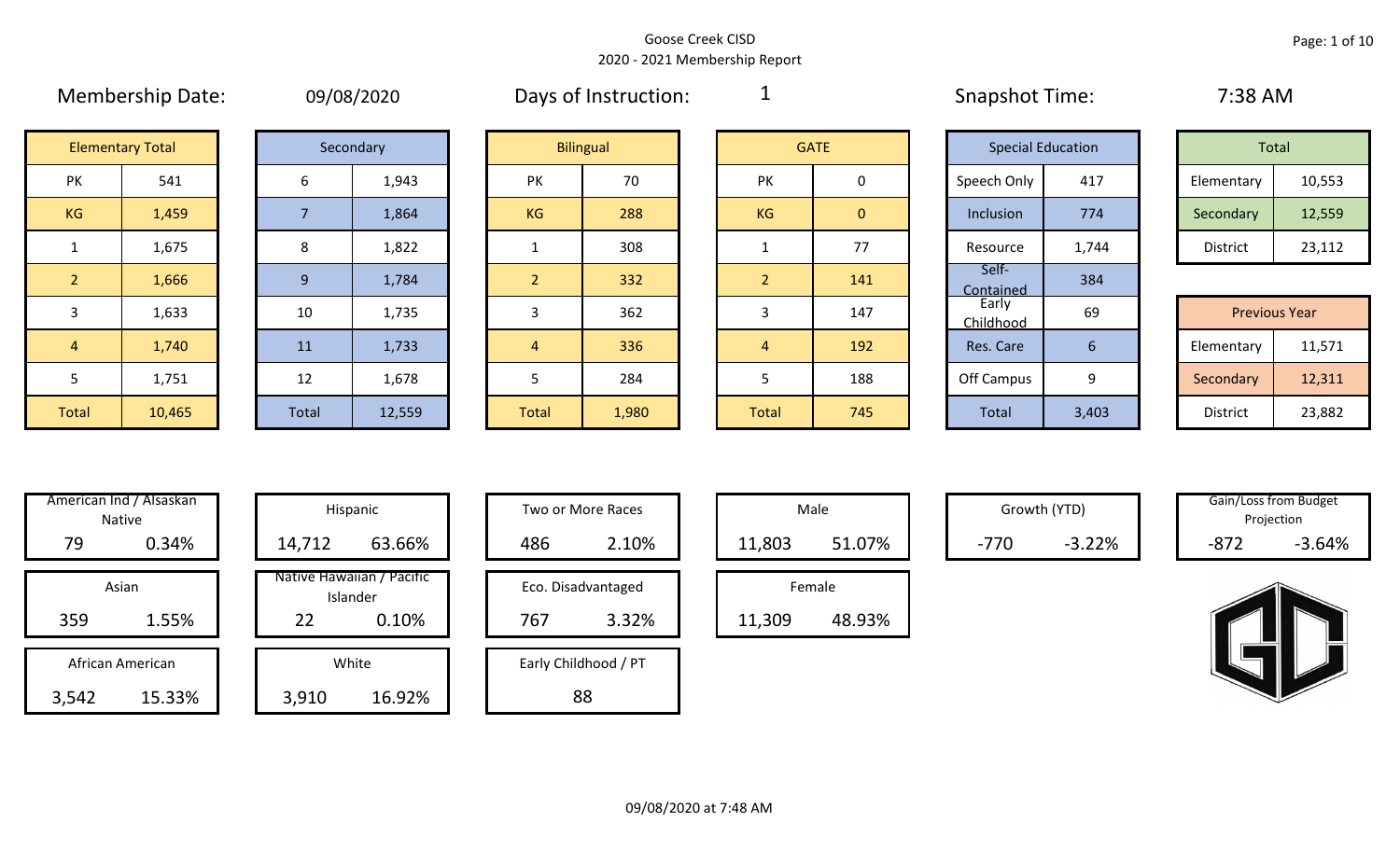| 09/08/2020<br>Date | <b>PK</b>              |                |              | KG          |                |                |                | $\overline{2}$ |                |          |             |                |                         | 4           |                |                         | 5              |                |              | Campus Totals | Early        | Spec.    | Total | $19 - 20$ | $20 - 21$ |            |          |
|--------------------|------------------------|----------------|--------------|-------------|----------------|----------------|----------------|----------------|----------------|----------|-------------|----------------|-------------------------|-------------|----------------|-------------------------|----------------|----------------|--------------|---------------|--------------|----------|-------|-----------|-----------|------------|----------|
|                    |                        | GenEd BilEd    |              | GenEd BilEd |                | GenEd          | <b>BilEd</b>   | GenEd          | <b>BilEd</b>   |          | Total GenEd | <b>BilEd</b>   |                         | Total GenEd | <b>BilEd</b>   | <b>Total</b>            | GenEd          | <b>BilEd</b>   | <b>Total</b> | GenEd         | <b>BilEd</b> | Child    | Prog  |           |           | Projection | Capacity |
|                    | Teachers               | $\overline{2}$ | 1            | 4           | 2              | 4              | $\overline{2}$ | 4              | $\overline{2}$ | 6        | 4           | 2              | 6                       |             | 2              | 6                       |                | 1              | 5.           | 26            | 12           |          |       |           |           |            |          |
| Alamo              | Students               | 25             | 4            | 63          | 23             | 78             | 26             | 76             | 28             | 104      | 95          | 20             | 115                     | 84          | 24             | 108                     | 81             | 15             | 96           | 502           | 140          | 0        | 46    | 688       | 776       | 773        | 850      |
|                    | <b>Available Seats</b> | 63             | 40           | 25          | 21             | 10             | 18             | 12             | 16             | 28       | $-7$        | 24             | 17                      | 4           | 20             | 24                      | 19             | 10             | 29           |               |              |          |       |           |           |            |          |
|                    | Teachers               | $\overline{2}$ | 1            | 3           | $\overline{2}$ | 3              | $\overline{2}$ | 3              | $\overline{2}$ | 5        | 3           | $\overline{2}$ | 5                       | 3           | 2              | 5                       | 3              | $\overline{2}$ | 5            | 20            | 13           |          |       |           |           |            |          |
| Ashbel<br>Smith    | <b>Students</b>        | 42             | $\Omega$     | 49          | 19             | 66             | 30             | 60             | 29             | 89       | 67          | 32             | 99                      | 72          | 26             | 98                      | 62             | 35             | 97           | 418           |              | $\Omega$ | 33    | 622       | 706       | 660        | 924      |
|                    | <b>Available Seats</b> | 46             | 44           | 17          | 25             | $\mathbf{0}$   | 14             | 6              | 15             | 21       | $-1$        | 12             | 11                      | -6          | 18             | 12                      | 13             | 15             | 28           |               | 171          |          |       |           |           |            |          |
|                    | Teachers               | 1              | 1            | 4           | $\overline{2}$ | 4              | $\overline{2}$ | 4              | $\overline{2}$ | 6        | 4           | $\overline{2}$ | 6                       | 5           | $\overline{2}$ | $\overline{\mathbf{z}}$ | 4              | $\mathbf{1}$   | 5            | 26            | 12           |          |       |           |           |            |          |
| Austin             | Students               | 21             | 7            | 66          | 29             | 77             | 27             | 87             | 28             | 115      | 72          | 36             | 108                     | 107         | 38             | 145                     | 89             | 35             | 124          |               |              | 0        | 10    | 729       | 767       | 772        | 814      |
|                    | <b>Available Seats</b> | 23             | 37           | 22          | 15             | 11             | 17             | 1              | 16             | 17       | 16          | 8              | 24                      | 3           | 6              | 9                       | 11             | $-10$          | 1            | 519           | 200          |          |       |           |           |            |          |
|                    | Teachers               | $\overline{2}$ | 1            | 5           | $\overline{2}$ | 5              | $\overline{2}$ | 5              | 1              | 6        | 4           | $\overline{2}$ | 6                       | 6           | $\mathbf{1}$   | $\overline{7}$          | 5              | 1              | 6            | 32            | 10           |          |       |           |           |            |          |
| <b>Banuelos</b>    | Students               | 36             | 8            | 97          | 22             | 106            | 29             | 105            | 18             | 123      | 92          | 24             | 116                     | 117         | 18             | 135                     | 107            | 18             | 125          |               |              | 0        | 9     | 806       | 885       | 833        | 850      |
|                    | <b>Available Seats</b> | 52             | 36           | 13          | 22             | $\overline{4}$ | 15             | 5              | $\overline{4}$ | 9        | -4          | 20             | 16                      | 15          | 4              | 19                      | 18             | 7              | 25           | 660           | 137          |          |       |           |           |            |          |
|                    | Teachers               | $\overline{2}$ | $\mathbf{1}$ | 5           | $\mathbf{1}$   | 5              | 1              | 4              | 1              | 5        | 5           | $\overline{2}$ | $\overline{\mathbf{z}}$ | 5.          | 2              | $\overline{\mathbf{z}}$ | 5              | 1              | 6            | 31            | 9            |          |       |           |           |            |          |
| Bowie              | Students               | 38             | 0            | 87          | 16             | 92             | 23             | 89             | 21             | 110      | 91          | 25             | 116                     | 95          | 25             | 120                     | 108            | 17             | 125          |               |              |          | 28    | 756       | 828       | 783        | 880      |
|                    | <b>Available Seats</b> | 50             | 44           | 23          | 6              | 18             | $-1$           | $-1$           | $\mathbf{1}$   | 0        | 19          | 19             | 38                      | 15          | 19             | 34                      | 17             | 8              | 25           | 600           | 127          |          |       |           |           |            |          |
|                    | Teachers               | $\overline{2}$ | 1            | 3           | $\overline{2}$ | $\overline{4}$ | $\overline{2}$ | 4              | 1              | 5        | 4           |                | 5                       | 4           | 1              | 5                       | $\overline{4}$ | $\overline{2}$ | 6            | 25            | 10           |          |       |           |           |            |          |
| Carver             | <b>Students</b>        | 27             | $\Omega$     | 74          | 15             | 116            | $\mathbf 0$    | 71             | 24             | 95       | 80          | 27             | 107                     | 66          | 19             | 85                      | 81             | 30             | 111          |               |              | 0        | 16    | 646       | 719       | 723        | 836      |
|                    | <b>Available Seats</b> | 61             | 44           | $-8$        | 29             | $-28$          | 44             | 17             | $-2$           | $\Omega$ | 8           | -5             | $\mathbf{3}$            | 22          | $\overline{3}$ | 25                      | 19             | 20             | 39           | 515           | 115          |          |       |           |           |            |          |
|                    | Teachers               | $\overline{2}$ | 1            | 5           | 0              | 6              | 0              | 6              | 0              | 6        | 5           | 0              | 5                       | 6           | 0              | 6                       | 5              | $\mathbf 0$    | 5            | 35            | 1            |          |       |           |           |            |          |
| Clark              | Students               | 31             | 0            | 94          | 0              | 111            | 0              | 112            | 0              | 112      | 87          | 0              | 87                      | 124         | 0              | 124                     | 128            | $\mathbf 0$    | 128          | 687           |              |          | 26    | 714       | 711       | 708        | 850      |
|                    | <b>Available Seats</b> | 57             | 44           | 16          | 0              | 21             | 0              | 20             | 0              | 20       | 23          | 0              | 23                      | 8           | 0              | 8                       | $-3$           | $\mathbf 0$    | $-3$         |               | 0            |          |       |           |           |            |          |
|                    | Teachers               | $\mathbf{1}$   | 1            | 4           | $\overline{2}$ | 3              | $\overline{2}$ | 5              | $\overline{2}$ | 7        | 4           |                | 5                       | 4           | 1              | 5                       | 5              | 1              | 6            | 26            | 10           |          |       |           |           |            |          |
| Crockett           | Students               | 23             | 0            | 69          | 30             | 64             | 24             | 84             | 25             | 109      | 71          | 14             | 85                      | 76          | 24             | <b>100</b>              | 101            | 22             | 123          |               |              | 0        | 11    | 638       | 698       | 695        | 638      |
|                    | <b>Available Seats</b> | 21             | 44           | 19          | 14             | 2              | 20             | 26             | 19             | 45       | 17          | 8              | 25                      | 12          | $-2$           | 10                      | 24             | $\overline{3}$ | 27           | 488           | 139          |          |       |           |           |            |          |
|                    | Teachers               | $\overline{2}$ | 1            | 4           | 1              | 4              | $\mathbf{1}$   | 4              | 1              | 5        | 4           | 1              | 5                       | 5           | $\mathbf{1}$   | 6                       | 4              | $\mathbf{1}$   | 5.           | 27            | 7            |          |       |           |           |            |          |
| <b>DeZavala</b>    | Students               | 33             | 0            | 73          | 14             | 73             | 22             | 80             | 12             | 92       | 78          | 22             | 100                     | 93          | 20             | 113                     | 84             | 13             | 97           |               |              | 0        | 2     | 619       | 673       | 670        | 924      |
|                    | <b>Available Seats</b> | 55             | 44           | 15          | 8              | 15             | 0              | 8              | 10             | 18       | 10          | 0              | 10                      | 17          | $\overline{2}$ | 19                      | 16             | 12             | 28           | 514           | 103          |          |       |           |           |            |          |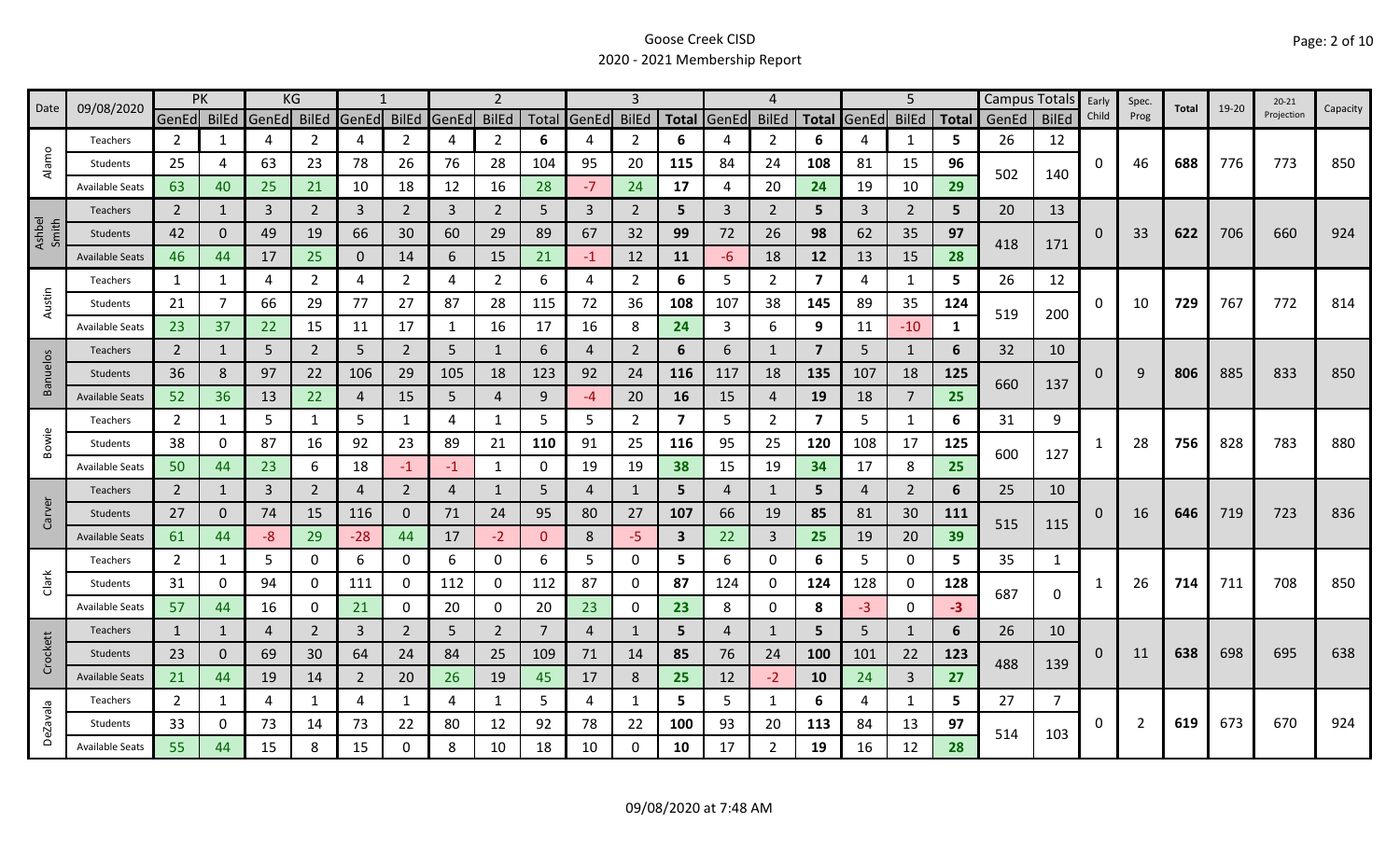|                    | 09/08/2020             | PK             |                |       | ΚG             |                |                |                |                |      |                |                |                         |                |                |      |                   | 5              |      | Campus Totals |                | Early | Spec. | Total         | 19-20 | $20 - 21$  | Capacity |
|--------------------|------------------------|----------------|----------------|-------|----------------|----------------|----------------|----------------|----------------|------|----------------|----------------|-------------------------|----------------|----------------|------|-------------------|----------------|------|---------------|----------------|-------|-------|---------------|-------|------------|----------|
| Date               |                        | GenEd BilEd    |                | GenEd | BilEd          | GenEd          | <b>BilEd</b>   | GenEd BilEd    |                |      | Total GenEd    | <b>BilEd</b>   | <b>Total</b>            | GenEd          | <b>BilEd</b>   |      | Total GenEd BilEd |                |      | Total GenEd   | <b>BilEd</b>   | Child | Prog  |               |       | Projection |          |
|                    | Teachers               | 2              |                | 4     | 2              | 4              | 2              | 4              | $\overline{2}$ | 6    | 3              | 2              | 5                       | 4              | 2              | 6    | 4                 | 1              | 5    | 25            | 12             |       |       |               |       |            |          |
| Harlem             | Students               | 20             | 8              | 76    | 25             | 117            | 3              | 79             | 21             | 100  | 58             | 17             | 75                      | 85             | 22             | 107  | 83                | 19             | 102  | 518           | 115            | 1     | 26    | 660           | 693   | 707        | 814      |
|                    | <b>Available Seats</b> | 68             | 36             | 12    | 19             | $-29$          | 41             | 9              | 23             | 32   | 8              | 27             | 35                      | 3              | 22             | 25   | 17                | 6              | 23   |               |                |       |       |               |       |            |          |
| ш                  | Teachers               |                |                |       |                |                |                |                | $\overline{2}$ | 9    | $\overline{7}$ | $\overline{2}$ | 9                       |                | 2              | 9    | 7                 | $\overline{2}$ | 9    | 28            | 8              |       |       |               |       |            |          |
| Highlands          | Students               |                |                |       |                |                |                | 144            | 38             | 182  | 139            | 40             | 179                     | 151            | 37             | 188  | 153               | 39             | 192  | 587           | 154            | 0     | 13    | 754           | 812   | 756        | 814      |
|                    | <b>Available Seats</b> |                |                |       |                |                |                | 10             | 6              | 16   | 15             |                | 19                      | 3              |                | 10   | 22                | 11             | 33   |               |                |       |       |               |       |            |          |
|                    | Teachers               | 4              | $\overline{2}$ | 8     | $\overline{2}$ | $\overline{7}$ | $\overline{2}$ |                |                |      |                |                |                         |                |                |      |                   |                |      | 19            | 6              |       |       |               |       |            |          |
| Hopper             | Students               | 57             | 19             | 141   | 31             | 141            | 33             |                |                |      |                |                |                         |                |                |      |                   |                |      |               |                |       |       | 428           | 504   | 467        | 462      |
|                    | <b>Available Seats</b> | 119            | 69             | 35    | 13             | 13             | 11             |                |                |      |                |                |                         |                |                |      |                   |                |      | 339           | 83             |       |       |               |       |            |          |
|                    | Teachers               | $\overline{2}$ | 1              | 4     | $\overline{2}$ | 4              | $\overline{2}$ | 4              | $\overline{2}$ | 6    | 3              | $\overline{2}$ | 5                       | 3              | $\overline{2}$ | 5    | $\overline{3}$    | $\overline{2}$ | 5    | 23            | 13             |       |       |               |       |            |          |
| Lamar              | Students               | 33             |                | 48    | 16             | 72             | 32             | 75             | 26             | 101  | 76             | 28             | 104                     | 56             | 29             | 85   | 76                | 18             | 94   |               |                | 0     | 13    | 605           | 688   | 676        | 858      |
|                    | Available Seats        | 55             | 37             | 40    | 28             | 16             | 12             | 13             | 18             | 31   | $-10$          | 16             | 6                       | 10             | 15             | 25   | $-1$              | 32             | 31   | 436           | 156            |       |       |               |       |            |          |
|                    | <b>Teachers</b>        | $\mathbf{1}$   | 1              | 2     |                | $\overline{2}$ | $\mathbf{1}$   | $\overline{2}$ | $\mathbf{1}$   | 3    | $\overline{2}$ | 2              | 4                       | $\overline{2}$ | $\overline{2}$ | 4    | 2                 | $\mathbf{1}$   | 3    | 13            | 9              |       |       |               |       |            |          |
| Jacinto            | <b>Students</b>        | 22             | 6              | 34    | 12             | 41             | 22             | 38             | 16             | 54   | 40             | 24             | 64                      | 35             | 28             | 63   | 37                | 22             | 59   |               |                | 0     | 0     | 377           | 442   | 417        | 528      |
| San                | <b>Available Seats</b> | 22             | 38             | 10    | 10             | 3              | 0              | 6              | 6              | 12   | $\overline{4}$ | 20             | 24                      | 9              | 16             | 25   | 13                | $\mathbf{3}$   | 16   | 247           | 130            |       |       |               |       |            |          |
|                    | Teachers               | 2.0            |                | 5     |                | 6              | 1              | 5              | $\overline{2}$ |      | 5              | 2              | $\overline{\mathbf{z}}$ | 5              |                | 6    | 5                 | 1              | 6    | 33            | 9              |       |       |               |       |            |          |
| Travis             | Students               | 44             | 0              | 88    | 13             | 107            | 18             | 115            | 21             | 136  | 117            | 24             | 141                     | 105            | 22             | 127  | 107               | 13             | 120  |               |                | 0     | 15    | 809           | 893   | 854        | 880      |
|                    | <b>Available Seats</b> | 44             | 44             | 22    | 9              | 25             | Δ              | -5             | 23             | 18   | $-7$           | 20             | 13                      | 5              | 0              | 5    | 18                | 12             | 30   | 683           | 111            |       |       |               |       |            |          |
|                    | Teachers               | $\overline{2}$ | 1              | 5     |                | 4              |                | 5              | $\mathbf{1}$   | 6    | 5              |                | 6                       | 5.             | -1             | 6    | 5                 | $\mathbf{1}$   | 6    | 31            | $\overline{7}$ |       |       |               |       |            |          |
| Victoria<br>Walker | Students               | 18             | 11             | 90    | 15             | 80             | 17             | 86             | 20             | 106  | 81             | 20             | 101                     | 92             | 10             | 102  | 96                | 19             | 115  |               |                | 20    | 19    | 694           | 776   | 750        | 924      |
|                    | <b>Available Seats</b> | 70             | 33             | 20    |                | 8              | 5              | 24             | $\overline{2}$ | 26   | 29             | $\overline{2}$ | 31                      | 18             | 12             | 30   | 29                | 6              | 35   | 543           | 112            |       |       |               |       |            |          |
|                    | Teachers               | 29             | 16             | 65    | 23             | 65             | 23             | 66             | 22             | 88   | 62             | 24             | 86                      | 68             | 22             | 90   | 65                | 18             | 83   | 420           | 148            |       |       |               |       |            |          |
| Total              | Students               | 470            | 70             | 1149  | 280            | 1341           | 306            | 1301           | 327            | 1628 | 1244           | 353            | 1597                    | 1358           | 342            | 1700 | 1393              | 315            | 1708 | 8,256         | 1993           | 24    | 272   | 10,545 11,571 |       | 11,244     | 12,846   |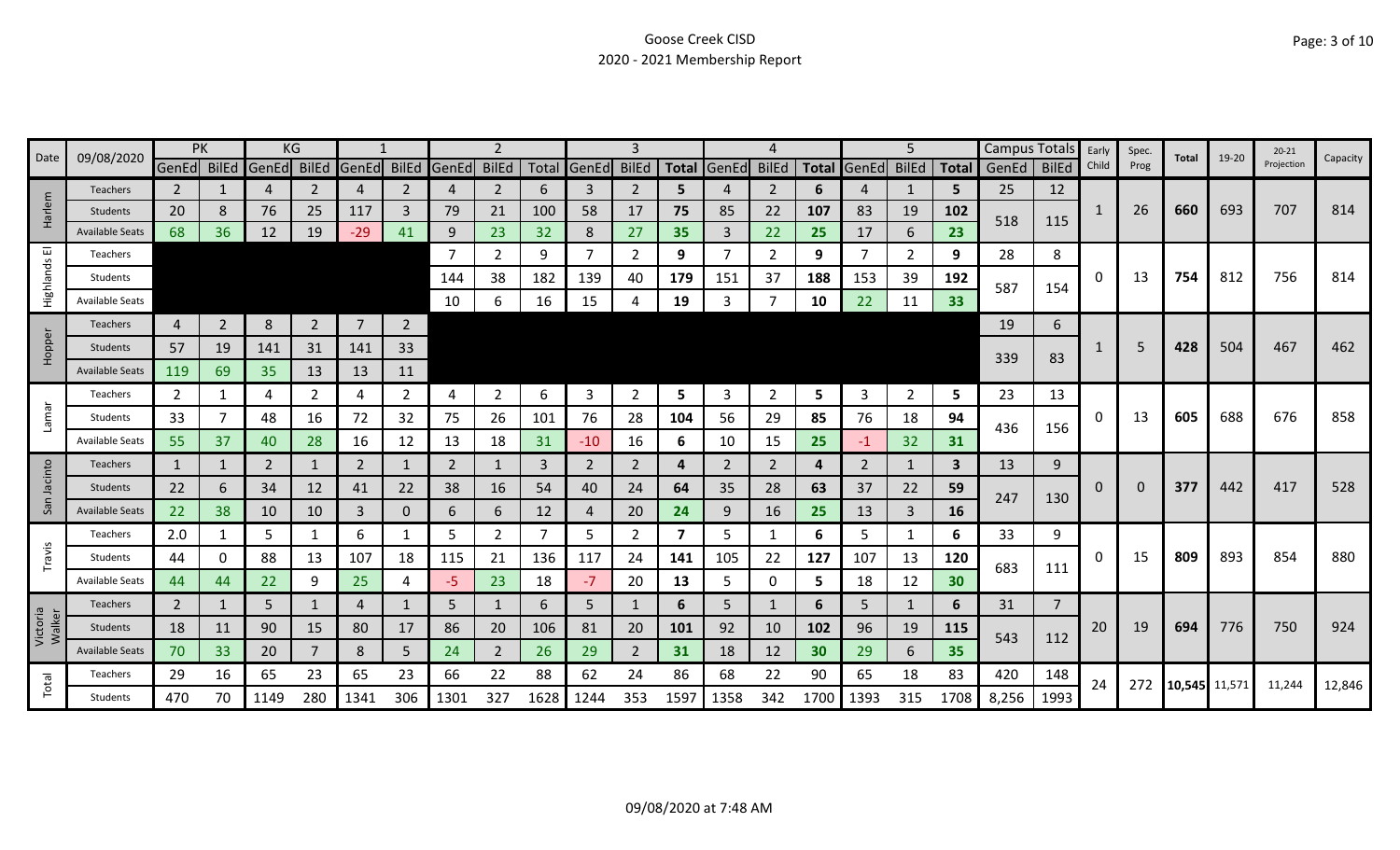| Page: 4 of 10 |  |  |  |
|---------------|--|--|--|
|---------------|--|--|--|

| <b>Campus</b> | $6\phantom{1}$      | $\overline{\mathbf{z}}$ | 8            | 9            | 10               | <b>Campus Totals</b><br>12<br>11<br>19-20 20-21 Projection<br>Core Ratio<br><b>Enrollment</b> |                |        |      |        |        |          |
|---------------|---------------------|-------------------------|--------------|--------------|------------------|-----------------------------------------------------------------------------------------------|----------------|--------|------|--------|--------|----------|
|               |                     |                         |              |              |                  |                                                                                               |                |        |      |        |        | Capacity |
| <b>BJS</b>    | 352                 | 364                     | 313          |              |                  |                                                                                               |                | 1,029  | 23.4 | 979    | 1,023  | 958      |
| CBJ           | 361                 | 346                     | 378          |              |                  |                                                                                               |                | 1,085  | 25.2 | 1,069  | 1,076  | 1,198    |
| GJS           | 410                 | 394                     | 383          |              |                  |                                                                                               |                | 1,187  | 25.3 | 1,148  | 1,149  | 1,164    |
| HMJ           | 355                 | 347                     | 329          |              |                  |                                                                                               |                | 1,031  | 21.5 | 1,023  | 1,041  | 1,176    |
| <b>HJS</b>    | 465                 | 413                     | 416          |              |                  |                                                                                               |                | 1,294  | 27.0 | 1,207  | 1,267  | 1,272    |
| REL           |                     |                         |              | 480          | 480              | 471                                                                                           | 390            | 1,821  | 24.9 | 1,806  | 1,842  | 1,968    |
| <b>RSS</b>    |                     |                         |              | 510          | 533              | 537                                                                                           | 516            | 2,096  | 24.1 | 2,150  | 2,124  | 2,554    |
| GCM           |                     |                         |              | 537          | 521              | 553                                                                                           | 557            | 2,168  | 27.4 | 2,121  | 2,167  | 2,536    |
| PHC           | $\mathsf{O}\xspace$ | $\mathbf 0$             | $\mathbf 0$  | $\mathbf 0$  | $\pmb{0}$        | $\overline{4}$                                                                                | 59             | 63     | 3.7  | 113    | 35     |          |
| Impact        |                     |                         |              | 118          | 101              | 97                                                                                            | 96             | 412    | 24.2 | 414    | 400    |          |
| Point         | $\mathbf 0$         | $\mathsf{O}$            | $\mathbf{3}$ | $\mathbf{1}$ | $\boldsymbol{6}$ | $5\phantom{.}$                                                                                | $\overline{3}$ | 18     | 1.6  | 42     | 40     |          |
| <b>SCTHS</b>  |                     |                         |              | 138          | 94               | 66                                                                                            | 57             | 355    | 29.6 | 239    | 228    |          |
| Total         | 1,943               | 1,864                   | 1,822        | 1,784        | 1,735            | 1,733                                                                                         | 1,678          | 12,559 |      | 12,311 | 12,392 |          |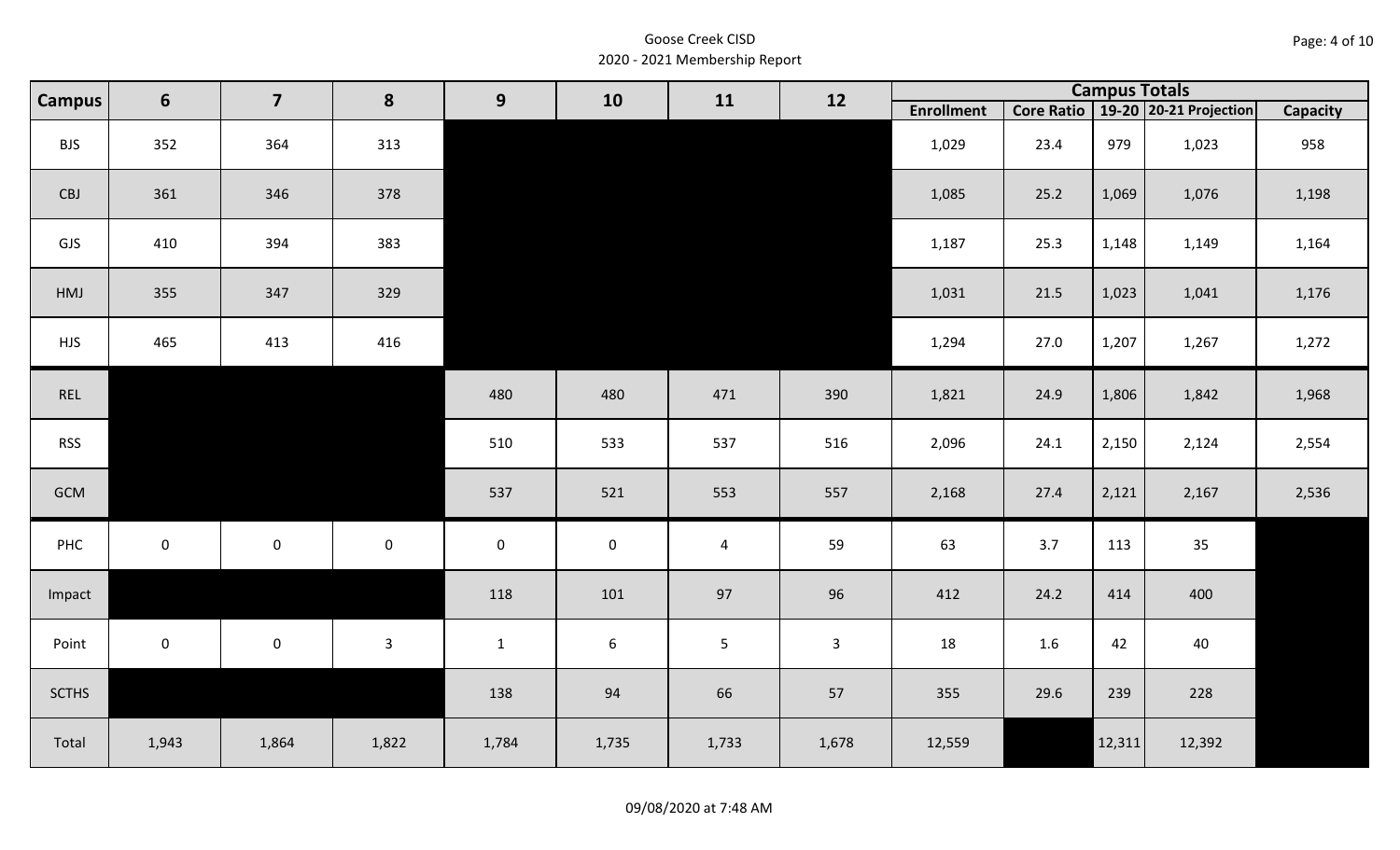|                     | Total               | No Code             | Speech Only         | Mainstream  | Self-Cont<br>50-60% | Self-Cont<br>$>60\%$ | <b>EC SpEd Program</b> | Homebound      |  |
|---------------------|---------------------|---------------------|---------------------|-------------|---------------------|----------------------|------------------------|----------------|--|
| Alamo               | $\overline{0}$      | $\mathbf{0}$        | $\mathbf{0}$        | $\pmb{0}$   | $\pmb{0}$           | $\pmb{0}$            | $\mathbf 0$            | $\mathbf 0$    |  |
| Ashbel Smith        | 13                  | $\mathsf 0$         | $\mathsf 0$         | $\pmb{0}$   | $\pmb{0}$           | $\mathbf{3}$         | 10                     | $\mathbf 0$    |  |
| Austin              | $\mathbf 0$         | $\mathbf 0$         | $\mathbf 0$         | $\pmb{0}$   | $\pmb{0}$           | $\pmb{0}$            | $\pmb{0}$              | $\mathbf 0$    |  |
| Banuelos            | $\sqrt{4}$          | $\mathbf{1}$        | $\pmb{0}$           | $\pmb{0}$   | $\pmb{0}$           | $\mathbf 1$          | $\overline{2}$         | $\pmb{0}$      |  |
| Bowie               | 14                  | $\overline{2}$      | $\mathbf{0}$        | $\mathbf 0$ | $\mathbf 0$         | $\mathbf{1}$         | 10                     | $\mathbf{1}$   |  |
| Carver              | $\mathbf 0$         | $\pmb{0}$           | $\pmb{0}$           | $\pmb{0}$   | $\pmb{0}$           | $\pmb{0}$            | $\pmb{0}$              | $\pmb{0}$      |  |
| Clark               | $6\phantom{1}$      | $\mathbf 0$         | $\mathbf 0$         | $\pmb{0}$   | $\pmb{0}$           | $\pmb{0}$            | 5                      | $\mathbf{1}$   |  |
| Crockett            | $\mathbf{3}$        | $\mathbf{1}$        | $\pmb{0}$           | $\pmb{0}$   | $\mathsf 0$         | $\pmb{0}$            | $\overline{2}$         | $\pmb{0}$      |  |
| DeZavala            | $\mathbf 0$         | $\mathsf{O}\xspace$ | $\mathbf 0$         | $\pmb{0}$   | $\pmb{0}$           | $\pmb{0}$            | $\pmb{0}$              | $\pmb{0}$      |  |
| Harlem              | 13                  | $\mathsf{O}\xspace$ | $\mathbf{1}$        | $\pmb{0}$   | $\pmb{0}$           | $\pmb{0}$            | 12                     | $\pmb{0}$      |  |
| <b>Highlands El</b> | $\mathbf 0$         | $\mathbf 0$         | $\mathbf 0$         | $\pmb{0}$   | $\pmb{0}$           | $\pmb{0}$            | $\pmb{0}$              | $\mathbf 0$    |  |
| Hopper              | $\mathbf{3}$        | $\mathsf{O}\xspace$ | $\mathsf{O}\xspace$ | $\mathbf 1$ | $\pmb{0}$           | $\pmb{0}$            | $\overline{2}$         | $\pmb{0}$      |  |
| Lamar               | $\mathbf 0$         | $\mathbf 0$         | $\mathbf 0$         | $\pmb{0}$   | $\pmb{0}$           | $\pmb{0}$            | $\pmb{0}$              | $\pmb{0}$      |  |
| San Jacinto         | $\mathsf{O}\xspace$ | $\pmb{0}$           | $\pmb{0}$           | $\pmb{0}$   | $\pmb{0}$           | $\pmb{0}$            | $\pmb{0}$              | $\pmb{0}$      |  |
| Travis              | 10                  | $2^{\circ}$         | $\mathbf 0$         | $\pmb{0}$   | $\pmb{0}$           | $\pmb{0}$            | $\bf 8$                | $\mathbf 0$    |  |
| Victoria Walker     | 22                  | $\overline{2}$      | 20                  | $\pmb{0}$   | $\pmb{0}$           | $\pmb{0}$            | $\pmb{0}$              | $\pmb{0}$      |  |
| District            | 88                  | $\,8\,$             | 21                  | $\mathbf 1$ | $\pmb{0}$           | $\sqrt{5}$           | 51                     | $\overline{2}$ |  |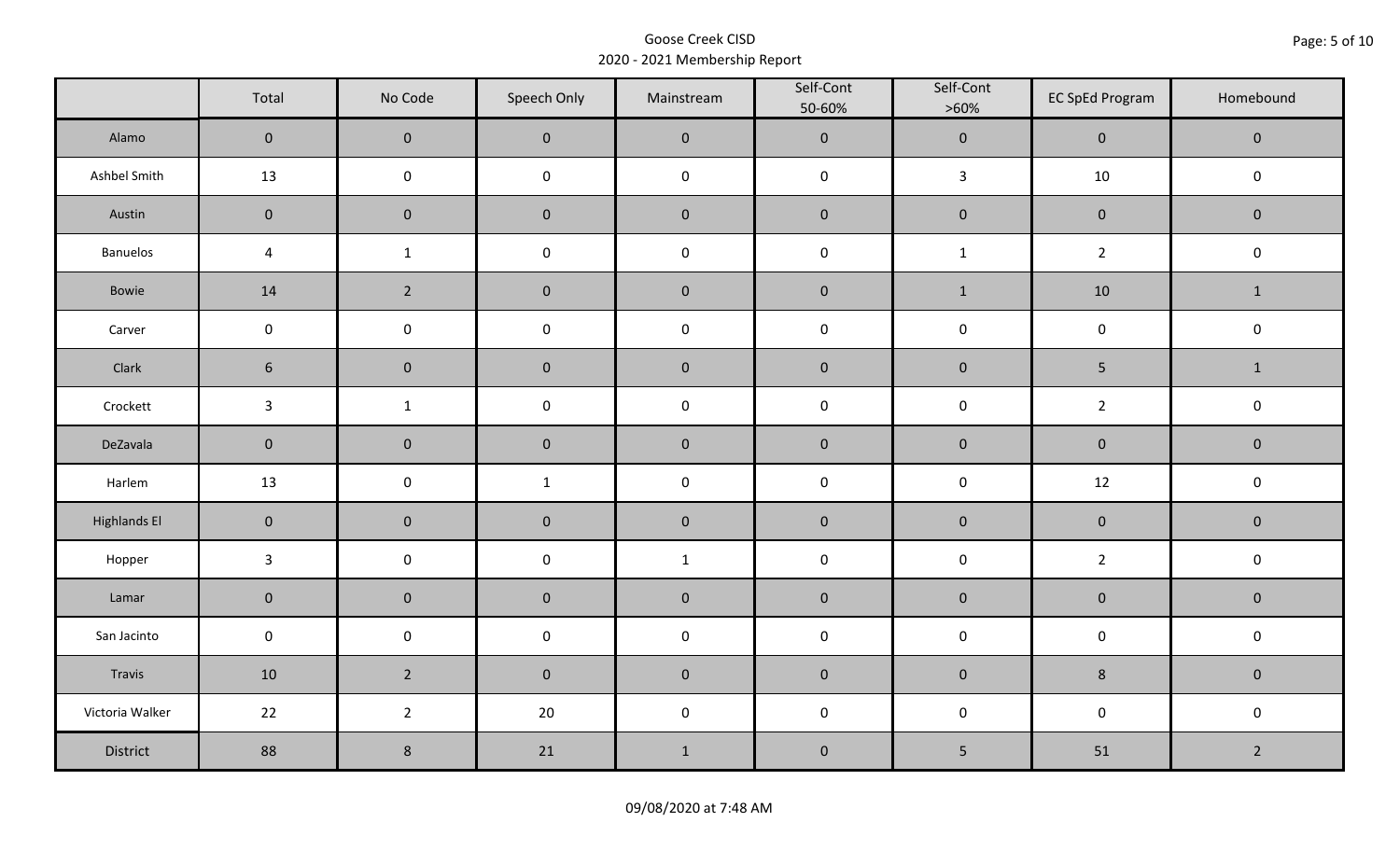| Date                                |                | PK                 |     | KG                 |     | $\mathbf{1}$        |                    | $\overline{2}$ |                     | $\overline{3}$  |                |             | $\overline{4}$  |                |                  | $\overline{5}$  |                |                    | <b>Campus Totals</b> |                |
|-------------------------------------|----------------|--------------------|-----|--------------------|-----|---------------------|--------------------|----------------|---------------------|-----------------|----------------|-------------|-----------------|----------------|------------------|-----------------|----------------|--------------------|----------------------|----------------|
|                                     |                | Bilingual Bil Gate |     | Bilingual Bil Gate |     | Bilingual Bil Gate  | Bilingual Bil Gate |                | Bilingual           | <b>Bil Gate</b> | <b>NAC</b>     | Bilingual   | <b>Bil Gate</b> | <b>NAC</b>     | <b>Bilingual</b> | <b>Bil Gate</b> | <b>NAC</b>     | Bilingual Bil Gate |                      | <b>NAC</b>     |
| Alamo                               | $\overline{4}$ | 0                  | 23  | $\mathbf 0$        | 26  | $\mathbf 0$         | 27                 | $\mathbf{1}$   | 26                  | 2 <sup>1</sup>  | $\overline{7}$ | 33          | $2^{\circ}$     | 11             | 28               | $\mathbf{1}$    | 14             | 167                | 6                    | 32             |
| Ashbel<br>Smith                     | $\mathbf{0}$   | $\mathbf{0}$       | 25  | $\mathbf{0}$       | 28  | $\mathbf{0}$        | 29                 | $\overline{0}$ | 30                  | $\overline{0}$  | 11             | 24          | $\mathbf{0}$    | 14             | 33               | 0               | 32             | 169                | $\overline{0}$       | $\mathbf{0}$   |
| Austin                              | $\overline{7}$ | $\mathbf 0$        | 29  | $\mathbf 0$        | 26  | $\mathbf 0$         | 25                 | $\mathbf{0}$   | 32                  | $\mathbf 0$     | 14             | 37          | $\mathbf 0$     | 32             | 35               | 0               | $\mathbf 0$    | 191                | 0                    | 0              |
| <b>Banuelos</b>                     | 8              | $\mathbf 0$        | 22  | $\overline{0}$     | 29  | $\mathbf{0}$        | 18                 | $\mathbf{0}$   | 20                  | $\overline{0}$  | 32             | 17          | $\mathbf{0}$    | $\overline{0}$ | 13               | $\mathbf{0}$    | $\mathbf{0}$   | 127                | $\mathbf{0}$         | $\pmb{0}$      |
| Bowie                               | $\mathsf{O}$   | $\mathbf 0$        | 21  | $\mathbf 0$        | 23  | $\mathbf 0$         | 21                 | $\mathbf 0$    | 25                  | $\mathbf 0$     | $\mathbf 0$    | 23          | $\mathbf 0$     | $\mathbf 0$    | 18               | 0               | $\mathbf 0$    | 131                | 0                    | 0              |
| Carver                              | $\mathbf 0$    | $\mathbf{0}$       | 15  | $\overline{0}$     | 35  | $\mathbf{0}$        | 24                 | $\overline{0}$ | 26                  | $\overline{0}$  | $\mathbf 0$    | 17          | $\mathbf 0$     | $\overline{0}$ | 29               | $\mathbf{0}$    | $\mathbf{0}$   | 146                | $\mathbf{0}$         | $\pmb{0}$      |
| Clark                               | $\mathsf{O}$   | $\mathbf 0$        | 0   | $\mathbf 0$        | 0   | $\mathbf 0$         | $\mathbf 0$        | $\mathbf 0$    | $\mathsf{O}\xspace$ | $\mathsf{O}$    | $\mathbf 0$    | $\mathbf 0$ | $\mathbf 0$     | $\mathbf 0$    | $\mathbf 0$      | 0               | $\mathbf 0$    | 0                  | 0                    | $\mathbf{0}$   |
| Crockett                            | $\mathbf 0$    | $\mathbf 0$        | 30  | $\mathbf{0}$       | 23  | $\mathbf{0}$        | 22                 | $\overline{0}$ | 10                  | $\mathbf{0}$    | $\mathbf{0}$   | 23          | $\mathbf{0}$    | $\overline{0}$ | 21               | $\mathbf{0}$    | $\mathbf{0}$   | 129                | $\overline{0}$       | $\overline{0}$ |
| DeZavala                            | $\mathbf 0$    | $\mathbf 0$        | 14  | $\mathbf 0$        | 21  | $\mathbf 0$         | 12                 | $\mathbf 0$    | 21                  | $\mathbf 0$     | $\mathbf 0$    | 20          | $\mathbf 0$     | $\mathbf 0$    | 12               | $\mathbf 0$     | $\mathbf 0$    | 100                | $\mathbf 0$          | 0              |
| Harlem                              | $8\phantom{1}$ | $\mathbf 0$        | 25  | $\mathbf 0$        | 45  | $\mathsf{O}\xspace$ | 22                 | $\overline{0}$ | 15                  | $\overline{0}$  | $\mathbf{0}$   | 20          | $\overline{0}$  | $\overline{0}$ | 19               | $\mathbf{0}$    | $\overline{0}$ | 154                | $\mathbf{0}$         | $\overline{0}$ |
| Highlands<br>$\mathsf{E}\mathsf{I}$ |                |                    |     |                    |     |                     | 37                 | $\mathbf 0$    | 40                  | $\mathsf{O}$    | $\mathbf 0$    | 37          | $\mathbf 0$     | $\mathsf{O}$   | 39               | 0               | $\mathbf 0$    | 153                | $\mathbf 0$          | 0              |
| Hopper                              | 19             | $\mathbf{0}$       | 31  | $\overline{0}$     | 35  | $\mathbf{0}$        |                    |                |                     |                 |                |             |                 |                |                  |                 |                | 85                 | $\mathbf{0}$         | $\overline{0}$ |
| Lamar                               | $\overline{7}$ | $\mathbf 0$        | 16  | $\mathbf 0$        | 33  | $\mathbf 0$         | 25                 | $\mathbf 0$    | 24                  | $\mathbf 0$     | $\mathbf 0$    | 27          | $\mathbf 0$     | $\mathbf 0$    | 18               | $\mathbf 0$     | $\mathbf 0$    | 150                | $\mathbf 0$          | 0              |
| San Jacinto                         | $6\phantom{.}$ | $\mathbf{0}$       | 12  | $\overline{0}$     | 21  | $\mathbf 0$         | 14                 | $\overline{0}$ | 21                  | $\overline{0}$  | $\mathbf{0}$   | 27          | $\overline{0}$  | $\mathbf{0}$   | 21               | $\overline{0}$  | $\mathbf{0}$   | 122                | $\mathbf{0}$         | $\pmb{0}$      |
| Travis                              | $\mathbf 0$    | $\mathbf 0$        | 13  | $\mathbf 0$        | 18  | $\mathbf 0$         | 21                 | $\mathbf 0$    | 23                  | $\mathsf{O}$    | $\mathbf 0$    | 22          | $\mathbf 0$     | $\mathsf{O}$   | 12               | $\mathbf 0$     | $\mathbf 0$    | 109                | 0                    | 0              |
| Victoria<br>Walker                  | 11             | $\mathbf{0}$       | 15  | $\overline{0}$     | 15  | $\mathbf{0}$        | 20                 | $\overline{0}$ | 21                  | $\overline{0}$  | $\mathbf 0$    | 11          | $\overline{0}$  | $\overline{0}$ | 19               | $\overline{0}$  | $\mathbf{0}$   | 112                | $\mathbf{0}$         | $\mathbf 0$    |
| Total                               | 70             | $\mathbf 0$        | 291 | $\mathbf 0$        | 378 | $\mathbf 0$         | 317                | $\mathbf{1}$   | 334                 | $2^{\circ}$     | 64             | 338         | $\overline{2}$  | 57             | 317              | $\mathbf{1}$    | 46             | 2045               | 6                    | 32             |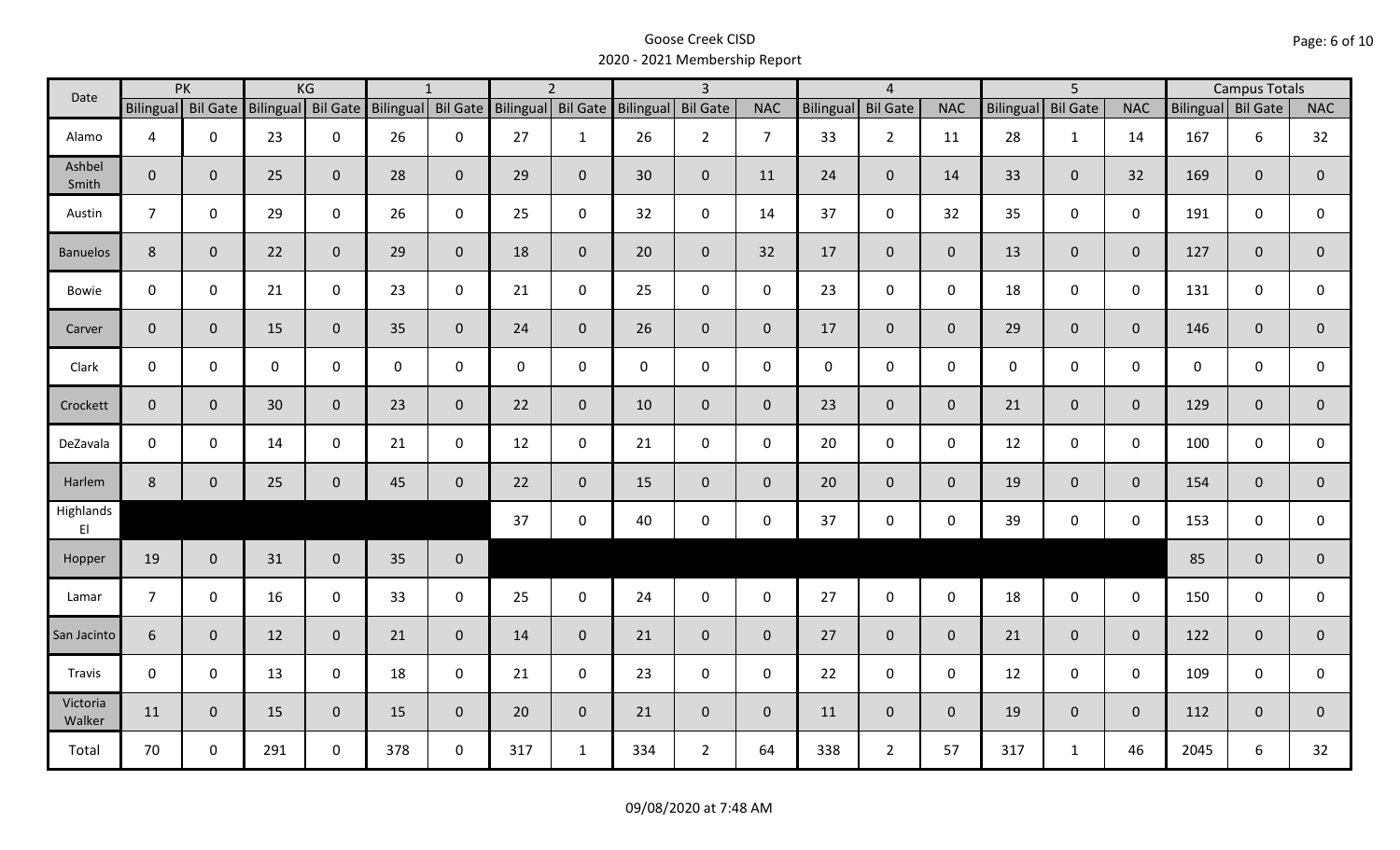| Date                |                | PK                  |                     | KG              |                | $\overline{1}$  |                | $\overline{2}$  |                | $\overline{3}$  |                | $\overline{4}$  |                | $\overline{5}$  |             | <b>Campus Totals</b> |
|---------------------|----------------|---------------------|---------------------|-----------------|----------------|-----------------|----------------|-----------------|----------------|-----------------|----------------|-----------------|----------------|-----------------|-------------|----------------------|
|                     | GATE           | <b>Bil GATE</b>     | <b>GATE</b>         | <b>Bil GATE</b> | <b>GATE</b>    | <b>Bil GATE</b> | <b>GATE</b>    | <b>Bil GATE</b> | <b>GATE</b>    | <b>Bil GATE</b> | <b>GATE</b>    | <b>Bil GATE</b> | <b>GATE</b>    | <b>Bil GATE</b> | <b>GATE</b> | <b>Bil GATE</b>      |
| Alamo               | $\mathbf 0$    | $\mathbf 0$         | $\mathbf 0$         | $\mathbf 0$     | $\mathbf{1}$   | $\mathbf 0$     | 10             | $\mathbf{1}$    | 9              | $2^{\circ}$     | 13             | $\overline{2}$  | 14             | $\mathbf{1}$    | 47          | 6                    |
| <b>Ashbel Smith</b> | $\mathbf{0}$   | $\mathbf 0$         | $\mathbf 0$         | $\mathbf{0}$    | $\mathbf{1}$   | $\overline{2}$  | 10             | $\mathbf{0}$    | $\overline{7}$ | $\overline{2}$  | 6              | $\overline{2}$  | $2^{\circ}$    | $\overline{3}$  | 26          | $\mathsf 9$          |
| Austin              | $\mathbf 0$    | $\mathbf 0$         | $\mathbf 0$         | $\mathbf 0$     | 9              | $\mathbf{1}$    | 16             | $\overline{3}$  | 11             | $\overline{a}$  | 29             | $\mathbf{1}$    | 16             | $\mathbf 0$     | 81          | $\boldsymbol{9}$     |
| <b>Banuelos</b>     | $\overline{0}$ | $\mathbf 0$         | $\mathbf 0$         | $\overline{0}$  | 11             | $\mathbf{1}$    | 16             | $\mathbf{0}$    | 12             | $\overline{4}$  | 17             | $\mathbf{1}$    | 20             | 5               | 76          | 11                   |
| Bowie               | $\mathbf 0$    | $\mathbf 0$         | $\mathsf 0$         | $\mathbf 0$     | $\mathbf{3}$   | $\mathbf{1}$    | $\overline{4}$ | $\mathbf 0$     | $\mathbf{3}$   | $\mathbf 0$     | 14             | $2^{\circ}$     | 9              | $\mathbf 0$     | 33          | $\overline{3}$       |
| Carver              | $\overline{0}$ | $\mathbf{0}$        | $\mathbf 0$         | $\overline{0}$  | 7 <sup>7</sup> | $\overline{0}$  | $2^{\circ}$    | $\mathbf{0}$    | $\mathbf{1}$   | $\mathbf{1}$    | $\overline{4}$ | $\overline{2}$  | $\overline{4}$ | $\mathbf{1}$    | 18          | $\overline{4}$       |
| Clark               | $\mathbf 0$    | $\mathbf 0$         | $\mathbf 0$         | $\mathbf 0$     | 5              | $\mathbf 0$     | 16             | $\mathbf 0$     | 15             | $\mathbf 0$     | 15             | $\mathbf 0$     | 17             | $\mathbf 0$     | 68          | $\mathsf 0$          |
| Crockett            | $\overline{0}$ | $\mathbf 0$         | $\mathsf{O}\xspace$ | $\overline{0}$  | $\overline{4}$ | $\mathbf{1}$    | 10             | $\overline{4}$  | 5 <sub>1</sub> | $\overline{4}$  | $9\,$          | $\mathbf{1}$    | 18             | $\mathbf{1}$    | 46          | 11                   |
| DeZavala            | $\mathbf 0$    | $\mathbf 0$         | $\pmb{0}$           | $\mathbf 0$     | 5              | $\mathbf{1}$    | 5              | $\mathbf 0$     | 3              | $\mathbf{1}$    | 8              | $\mathbf 0$     | $\,8\,$        | $\mathbf{1}$    | 29          | $\mathsf{3}$         |
| Harlem              | $\overline{0}$ | $\mathsf{O}\xspace$ | $\pmb{0}$           | $\mathbf 0$     | $\mathbf{3}$   | $\mathbf 0$     | $2^{\circ}$    | $\mathbf 0$     | $\overline{7}$ | $\overline{2}$  | 11             | $\overline{2}$  | 11             | $\mathbf 0$     | 34          | $\overline{4}$       |
| Highlands El        |                |                     |                     |                 |                |                 | 11             | $\mathbf{1}$    | 12             | $\mathbf 0$     | 16             | 0               | 13             | $\mathbf 0$     | 52          | $\mathbf{1}$         |
| Hopper              | $\overline{0}$ | $\overline{0}$      | $\mathbf 0$         | $\overline{0}$  | $5\phantom{.}$ | $\mathbf 0$     |                |                 |                |                 |                |                 |                |                 | 5           | $\pmb{0}$            |
| Lamar               | $\mathbf 0$    | $\mathbf 0$         | $\mathsf{O}\xspace$ | $\mathbf 0$     | $\overline{4}$ | $\mathbf 0$     | 3              | $\mathbf{1}$    | $\overline{4}$ | $\overline{4}$  | $\overline{3}$ | $2^{\circ}$     | 5 <sup>5</sup> | $\mathbf 0$     | 19          | $\overline{7}$       |
| San Jacinto         | $\mathbf 0$    | $\mathbf{0}$        | $\mathsf{O}\xspace$ | $\mathbf 0$     | $\pmb{0}$      | $\mathbf{1}$    | $\overline{2}$ | $\overline{2}$  | $\overline{4}$ | $\overline{3}$  | $\overline{2}$ | $\mathbf{1}$    | $\overline{3}$ | $\mathbf{1}$    | 11          | $\,8\,$              |
| Travis              | $\mathbf 0$    | $\mathbf 0$         | $\mathsf{O}\xspace$ | $\mathbf 0$     | 5              | $\mathbf 0$     | $\overline{7}$ | $\mathbf 0$     | 12             | $\mathbf{1}$    | 13             | $\mathbf{1}$    | 17             | $\mathbf{1}$    | 54          | $\mathsf{3}$         |
| Victoria<br>Walker  | $\overline{0}$ | $\overline{0}$      | $\mathbf 0$         | $\overline{0}$  | $\overline{4}$ | $\overline{2}$  | 12             | $\overline{3}$  | 14             | $\overline{0}$  | 15             | $\overline{0}$  | 17             | $\overline{0}$  | 62          | 5                    |
| Total               | $\mathbf 0$    | $\mathbf 0$         | $\mathsf{O}$        | $\mathbf 0$     | 67             | 10              | 126            | 15              | 119            | 28              | 175            | 17              | 174            | 14              | 661         | 84                   |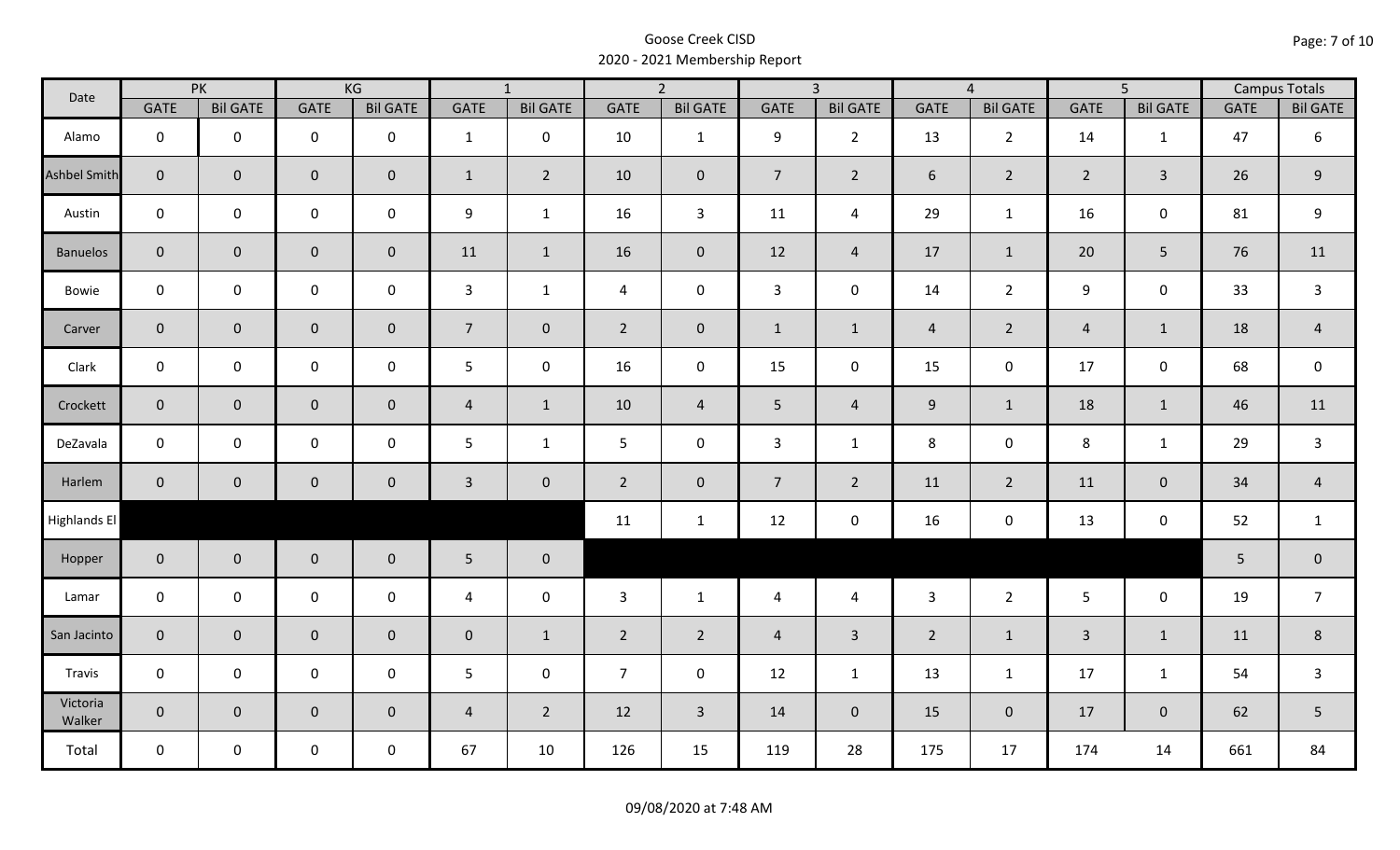|                     | Speech Only         | Inclusion       | Resource <21%  | Resource<br>21-50% | Self-Cont<br>50-60% | Self-Cont<br>$>60\%$ | <b>EC SpEd Program</b> | Homebound      |
|---------------------|---------------------|-----------------|----------------|--------------------|---------------------|----------------------|------------------------|----------------|
|                     | $\mathbf 0$         | 40              | 41             | 42                 | 43                  | 44                   | 45                     | $\mathbf{1}$   |
| Alamo               | 10                  | $\overline{7}$  | 19             | $\overline{2}$     | $\mathbf{1}$        | 14                   | $\pmb{0}$              | $\mathbf 0$    |
| Ashbel Smith        | 19                  | 6               | 10             | $10\,$             | $\overline{2}$      | 16                   | 17                     | 0              |
| Austin              | 30                  | $\overline{4}$  | 40             | $\overline{2}$     | $\mathbf{1}$        | 10                   | $\pmb{0}$              | $\overline{0}$ |
| <b>Banuelos</b>     | 35                  | 5               | 25             | $\,8\,$            | $\pmb{0}$           | $\boldsymbol{6}$     | $\mathsf{3}$           | 0              |
| <b>Bowie</b>        | 22                  | 13              | 32             | $\overline{7}$     | $\pmb{0}$           | 16                   | 12                     | $\overline{2}$ |
| Carver              | 23                  | 6               | 21             | $\overline{2}$     | $\pmb{0}$           | 11                   | 5                      | $\mathbf{1}$   |
| Clark               | 32                  | $\overline{4}$  | 23             | $\overline{3}$     | $\overline{3}$      | 21                   | 5                      | $1\,$          |
| Crockett            | 29                  | 15              | 11             | $\mathbf{1}$       | $\pmb{0}$           | 8                    | 3                      | 0              |
| DeZavala            | 20                  | 17              | 13             | $\sqrt{4}$         | $\pmb{0}$           | $\overline{2}$       | $\pmb{0}$              | $\overline{0}$ |
| Harlem              | 23                  | $\overline{4}$  | 36             | $\mathbf 1$        | $\pmb{0}$           | 14                   | 12                     | 0              |
| <b>Highlands El</b> | $\overline{22}$     | 19              | 36             | $\,$ 8 $\,$        | $\pmb{0}$           | 12                   | $1\,$                  | $\overline{0}$ |
| Hopper              | 16                  | 5               | $\overline{3}$ | $\overline{2}$     | $\mathbf{1}$        | $\overline{2}$       | $\overline{3}$         | 0              |
| Lamar               | 12                  | $6\phantom{1}6$ | 16             | $\overline{2}$     | $\pmb{0}$           | 13                   | $\pmb{0}$              | $\mathbf 0$    |
| San Jacinto         | 12                  | $\overline{2}$  | 21             | $\mathbf{1}$       | $\pmb{0}$           | $\pmb{0}$            | $\pmb{0}$              | 0              |
| Travis              | 29                  | $\overline{4}$  | 19             | $6\,$              | $\pmb{0}$           | $\overline{7}$       | 8                      | $\mathbf 0$    |
| Victoria Walker     | 53                  | $\overline{7}$  | 10             | $\boldsymbol{6}$   | $\pmb{0}$           | 19                   | $\pmb{0}$              | 0              |
| <b>BJS</b>          | $6\phantom{1}6$     | 62              | 12             | 16                 | 27                  | $\overline{2}$       | $\pmb{0}$              | $\mathbf{1}$   |
| CBJ                 | 5                   | 59              | 15             | 19                 | 19                  | 24                   | $\pmb{0}$              | 0              |
| GJS                 | $\overline{7}$      | 64              | 11             | 24                 | 24                  | 22                   | $\mathbf 0$            | $\mathbf{1}$   |
| HMJ                 | 5                   | 50              | 24             | 34                 | $\overline{2}$      | 19                   | $\pmb{0}$              | 0              |
| <b>HJS</b>          | $\overline{3}$      | 39              | 25             | 16                 | 19                  | 24                   | $\pmb{0}$              | $\overline{2}$ |
| <b>REL</b>          | $\mathbf{1}$        | 107             | 45             | 60                 | $\boldsymbol{6}$    | 40                   | $\pmb{0}$              | $\mathbf{1}$   |
| <b>RSS</b>          | $\overline{2}$      | 99              | 29             | 38                 | $\sqrt{6}$          | 54                   | $\pmb{0}$              | $\mathbf{0}$   |
| GCM                 | $\mathsf{O}\xspace$ | 119             | 33             | 47                 | $\boldsymbol{6}$    | 28                   | $\pmb{0}$              | $\overline{3}$ |
| Impact              | $\mathbf{1}$        | $\overline{7}$  | $\mathbf{0}$   | $\mathbf 0$        | $\mathbf 0$         | $\pmb{0}$            | $\mathbf 0$            | $\overline{0}$ |
| <b>Stuart CTHS</b>  | $\mathsf 0$         | 37              | $\pmb{0}$      | $\pmb{0}$          | $\overline{3}$      | $\pmb{0}$            | $\pmb{0}$              | 0              |
| PHC                 | $\mathbf 0$         | 5               | $1\,$          | $\pmb{0}$          | $\pmb{0}$           | $\pmb{0}$            | $\pmb{0}$              | $\pmb{0}$      |
| Point               | $\mathbf 0$         | $\mathbf 0$     | $\mathbf 0$    | $\boldsymbol{0}$   | $\pmb{0}$           | $\mathbf 0$          | $\mathbf 0$            | 0              |
| Elementary          | 387                 | 124             | 335            | 65                 | $8\phantom{1}$      | 171                  | 69                     | $\overline{4}$ |
| Secondary           | 30                  | 648             | 195            | 254                | 112                 | 213                  | $\mathbf 0$            | 8              |
| <b>District</b>     | 417                 | 772             | 530            | 319                | 120                 | 384                  | 69                     | 12             |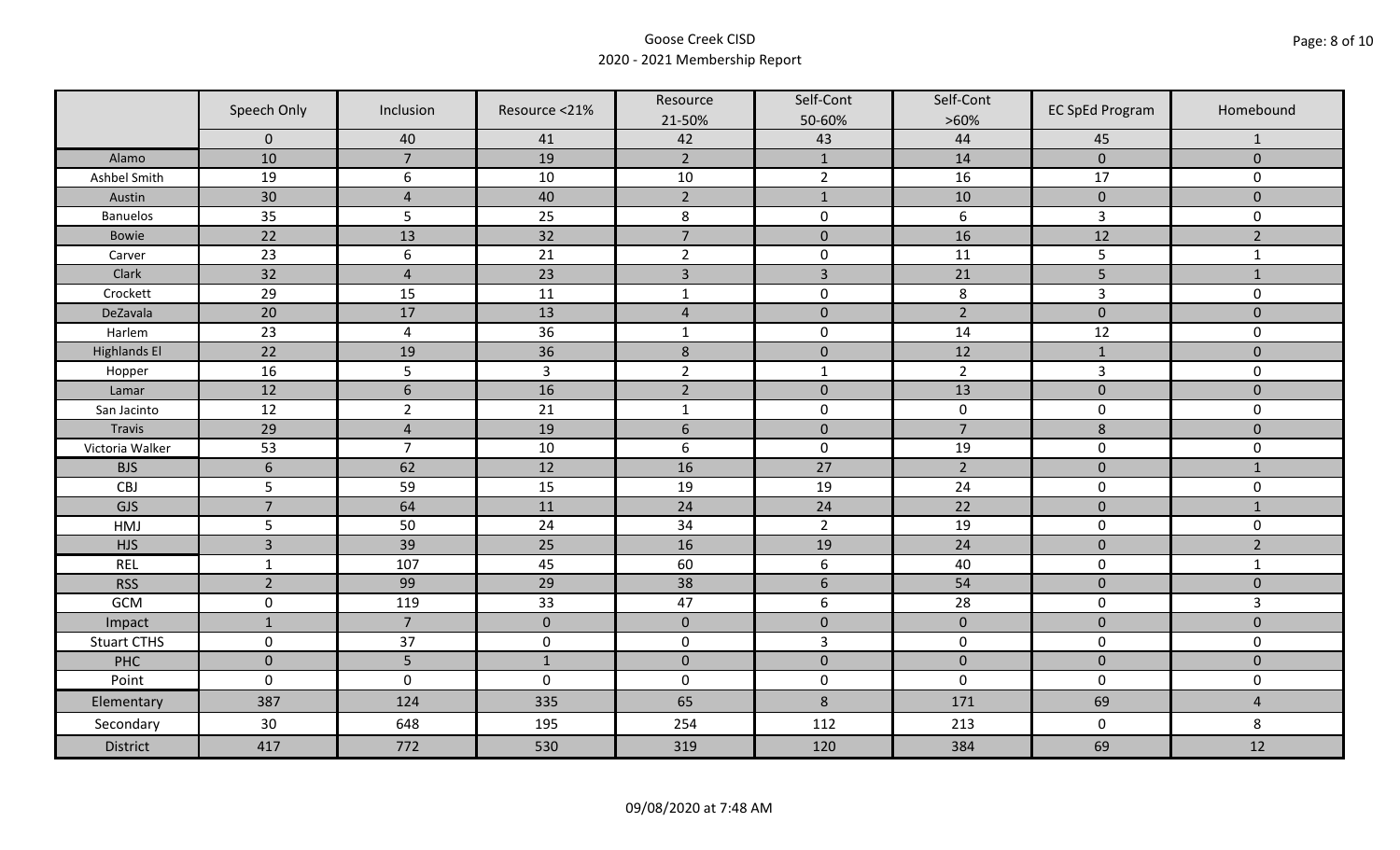|                     | At-Risk | SpEd           | GT             | <b>LEP</b>     | Migrant                 | Econ Dis       | Dyslexia       | 504          |
|---------------------|---------|----------------|----------------|----------------|-------------------------|----------------|----------------|--------------|
| Alamo               | 383     | 53             | 53             | 198            | $\mathbf{1}$            | 33             | 17             | 28           |
| Ashbel Smith        | 388     | 80             | 35             | 209            | $\overline{2}$          | 39             | $\overline{7}$ | 12           |
| Austin              | 380     | 87             | 90             | 224            | 9                       | 36             | 19             | 44           |
| <b>Banuelos</b>     | 387     | 82             | 87             | 172            | $\mathbf 1$             | 45             | 14             | 34           |
| Bowie               | 435     | 106            | 36             | 149            | $\overline{\mathbf{4}}$ | 36             | 9              | 25           |
| Carver              | 338     | 69             | 22             | 163            | $6\phantom{1}$          | 21             | 10             | 25           |
| Clark               | 279     | 94             | 68             | 45             | $\mathbf 1$             | 29             | 21             | 46           |
| Crockett            | 309     | 69             | 57             | 164            | $\bf 8$                 | 15             | 19             | 33           |
| DeZavala            | 346     | 58             | 32             | 132            | $\overline{4}$          | 26             | 9              | 22           |
| Harlem              | 381     | 90             | 38             | 169            | $\overline{4}$          | 21             | 12             | 27           |
| <b>Highlands El</b> | 350     | 98             | 53             | 180            | $\mathsf{O}$            | 26             | 33             | 73           |
| Hopper              | 201     | 32             | 5 <sub>5</sub> | 105            | $\mathbf 0$             | 51             | $\overline{4}$ | 17           |
| Lamar               | 425     | 50             | 26             | 178            | $\overline{\mathbf{4}}$ | 17             | 25             | 37           |
| San Jacinto         | 236     | 36             | 19             | 151            | $\mathbf 0$             | 28             | 10             | 21           |
| Travis              | 395     | 73             | 57             | 144            | $\overline{2}$          | 39             | 14             | 29           |
| Victoria Walker     | 351     | 95             | 67             | 171            | $\overline{3}$          | 25             | 21             | 39           |
| <b>BJS</b>          | 494     | 131            | 68             | 180            | 5                       | 31             | 66             | 108          |
| CBJ                 | 558     | 144            | 108            | 172            | $\sqrt{6}$              | 26             | 52             | 108          |
| GJS                 | 519     | 156            | 136            | 134            | 6                       | 33             | 78             | 135          |
| <b>HMJ</b>          | 607     | 138            | 64             | 251            | 13                      | 22             | 66             | 99           |
| <b>HJS</b>          | 535     | 130            | 143            | 172            | 9                       | 33             | 63             | 125          |
| <b>REL</b>          | 843     | 266            | 96             | 259            | 16                      | 39             | 110            | 195          |
| <b>RSS</b>          | 802     | 231            | 218            | 216            | 13                      | 39             | 104            | 229          |
| <b>GCM</b>          | 1174    | 241            | 204            | 227            | 14                      | 41             | 93             | 206          |
| Impact              | 114     | 8              | 73             | 8              | $\overline{3}$          | 6              | $\overline{9}$ | 18           |
| <b>Stuart CTHS</b>  | 178     | 40             | 18             | 47             | $\overline{4}$          | 6              | 28             | 53           |
| PHC                 | 57      | 6              | $2^{\circ}$    | $\overline{2}$ | $\mathbf 0$             | $\mathbf{1}$   | $\overline{4}$ | 10           |
| Point               | 17      | $\overline{3}$ | $\mathbf{1}$   | $\overline{4}$ | $\mathbf{0}$            | $\overline{3}$ | $\mathbf{1}$   | $\mathbf{1}$ |
| Elementary          | 5584    | 1172           | 745            | 2554           | 49                      | 487            | 244            | 512          |
| Secondary           | 5898    | 1494           | 1131           | 1672           | 89                      | 280            | 674            | 1287         |
| District            | 11482   | 2666           | 1876           | 4226           | 138                     | 767            | 918            | 1799         |